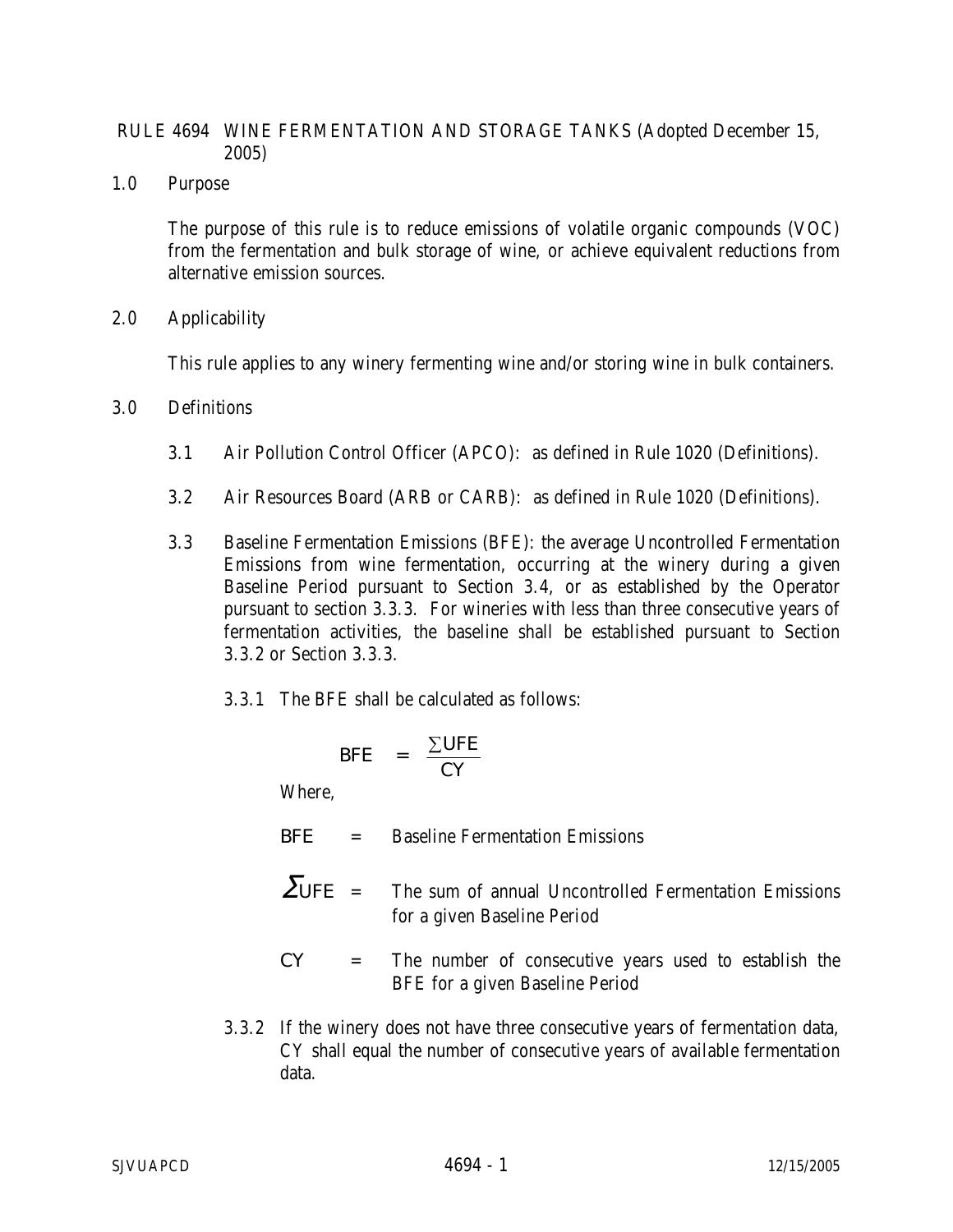- 3.3.3 Operators may voluntarily establish their BFE provided that the BFE shall not be less than the BFE calculated pursuant to Section 3.3.1, and that the BFE shall not be greater than the operator's Potential to Emit for fermentation VOC emissions
- 3.4 Baseline Period: the three consecutive calendar years, immediately before the year of calculation of the Baseline Fermentation Emissions.
- 3.5 Batch: a quantity of must fermented at the same time in a fermenter.
- 3.6 Brix: the sugar content of grapes, juice, or wine. Each degree Brix is equivalent to 1 gram of sugar per 100 grams of grape juice.
- 3.7 Capture System: equipment, including but not limited to, hoods, ducts, fans, booths, and vents which are used to contain, capture, or transport an air pollutant to an emissions control device.
- 3.8 Certified Emissions Reductions (CER): the reduction of VOC or NOx emissions, from mobile, stationary, or area sources, which are actual, quantifiable, enforceable, and surplus at the time of use, as determined by the APCO.
- 3.9 Combined Capture and Control Efficiency (CCCE): the percent reduction in emissions achieved by an emissions control system. CCCE shall be calculated as follows:

$$
C C C E = \% C S E X \% C D E
$$

- *CCCE* = Combined Capture and Control Efficiency
- *%CSE* = Capture System Efficiency, as established in the Permit To **Operate**
- *%CDE* = Control Device Efficiency as established in the Permit To Operate
- 3.10 Compliance Period: the three consecutive calendar years immediately following the year of calculation of the Baseline Fermentation Emissions.
- 3.11 Continuous or Adjacent Property: a property consisting of two or more parcels of land with a common point or boundary, or separated solely by a public roadway or other public right-of-way.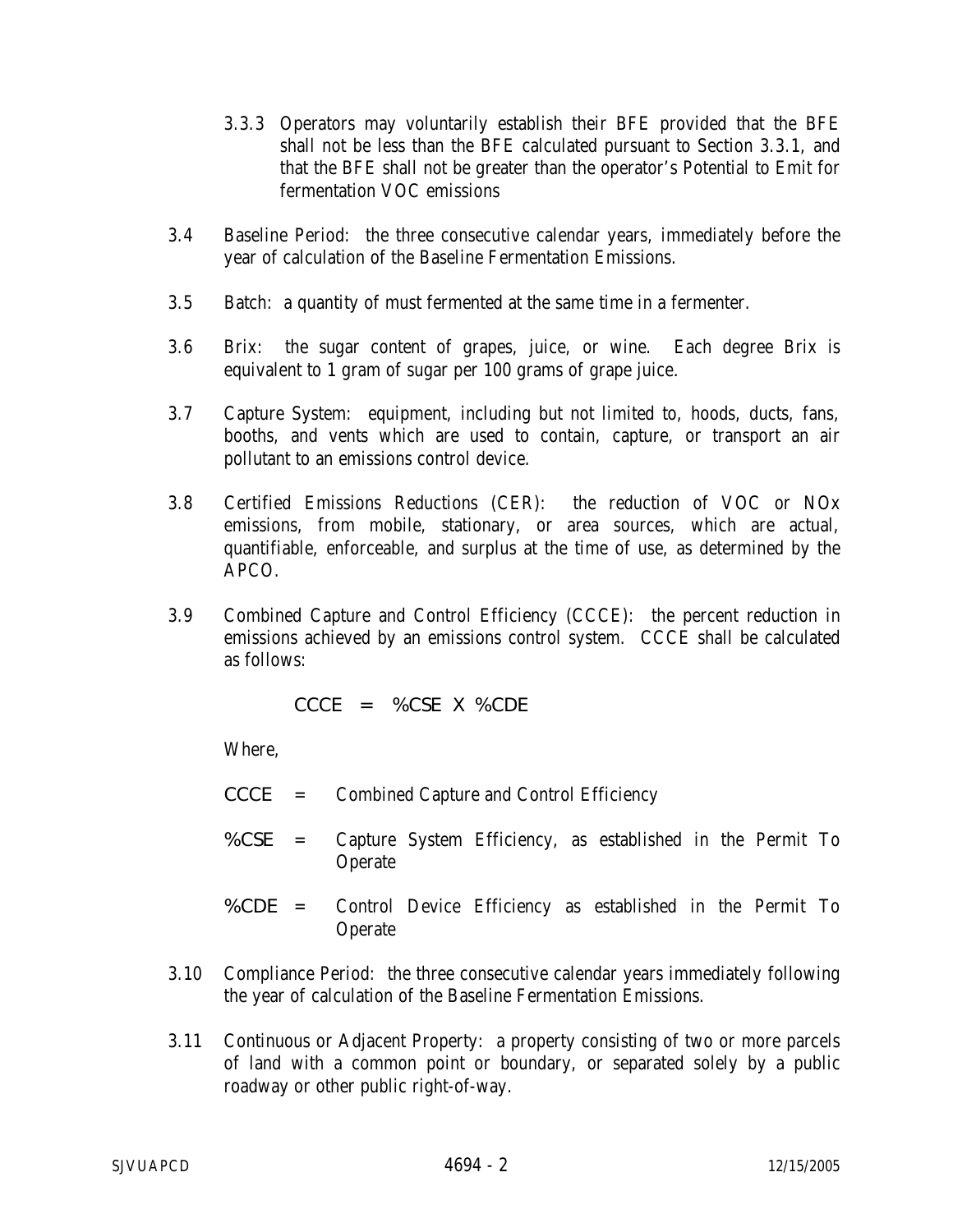- 3.12 Control Device: equipment that is used to reduce the amount of air pollutants in an exhaust stream before discharge to the ambient air.
- 3.13 Emission Control System: a system consisting of a capture system and control device.
- 3.14 Emission Reduction Duration: the period of time during which the action generating an emission reduction results in Certified Emission Reductions.
- 3.15 Fermentation: the action of yeast upon sugar to produce ethyl alcohol. Fermentation begins within a given fermenter when an operator inoculates the must with yeast or when the operator allows fermentation to begin naturally. Fermentation ends when the operator stops fermentation, when fermentation stops naturally, or when the fermenting juice reaches a sugar content of 4 degrees Brix, or less.
- 3.16 Fermentation Emission Reduction (FER): the reduction in VOC emissions from the total volume of must fermented in tanks equipped and operated with an emissions control system. FER shall be calculated as follows:

$$
FER = \frac{(Q \times EF)}{1,000 \text{ gal}} \times \frac{1 \text{ ton}}{2,000 \text{ lb}} \times C CCE
$$

- *FER* = Fermentation Emission Reduction
- *Q* = Volume of must, in gallons, fermented into red wine or white wine in the controlled tank
- *EF* = Emissions Factor for the type of wine being fermented in the controlled tank. EF equals 6.2 lb for red wine, and 2.5 lb for white wine
- *CCCE* = Combined Capture and Control Efficiency of the VOC emissions control system
- 3.17 Fermenter: any tank used to ferment must into wine.
- 3.18 Gas Leak: a reading in excess of 1,000 ppmv, above background, measured on a portable hydrocarbon detection instrument that is calibrated with methane.
- 3.19 Gas-Tight: a condition without a gas leak.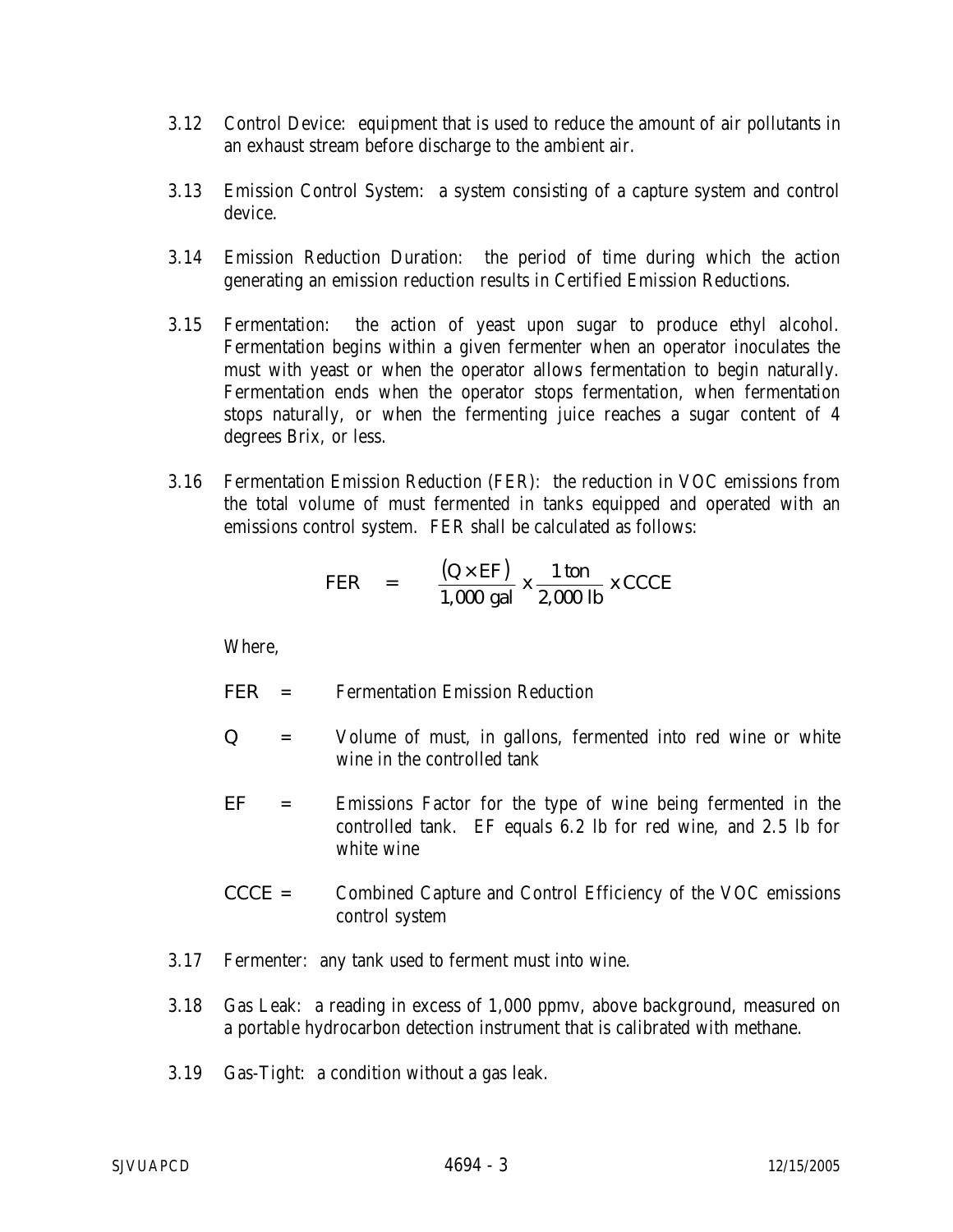- 3.20 Higher Heating Value (hhv): the total heat liberated per mass of fuel burned (Btu per pound), when fuel and dry air at standard conditions undergo complete combustion and all resulting products are brought to the standard states at standard conditions.
- 3.21 Must: any unfermented juice or mixture of juice, pulp, skins, and seeds prepared from grapes or other fruit. Must fermented to produce white wines is considered to be juice. Must fermented to produce red wines is considered to be a mixture of juice and solids, such as pulp, skins, and seeds.
- 3.22 Operator: includes but is not limited to any person who leases, supervises, or operates equipment, in addition to the normal meaning of ownership.
- 3.23 Potential To Emit: as defined in District Rule 2201 (New and Modified Stationary Source Review Rule).
- 3.24 Red Wine: any wine produced by a process that separates the wine from the must solids (skins, pulp, seeds) after fermentation begins.
- 3.25 Required Annual Emissions Reductions (RAER): the sum of all emission reductions rounded to the nearest 0.1 ton, achieved by the operator during the calendar year. Required Annual Emissions Reductions shall be calculated as follows:

$$
RAER = \sum FER + \sum CER + \sum DOER
$$

- *RAER* = Required Annual Emissions Reductions
- Σ*FER* = Sum of all Fermentation Emission Reductions from controlled wine fermenters in operation at the winery during the calendar year
- $\sum CER$  = Sum of all Certified Emission Reductions obtained by the operator during the calendar year
- Σ*DOER* = Sum of all District Obtained Emission Reductions achieved through payment of Air Quality Impact Mitigation Fees for the calendar year
- 3.26 Stationary Source: as defined in District Rule 2201 (New and Modified Stationary Source Review Rule).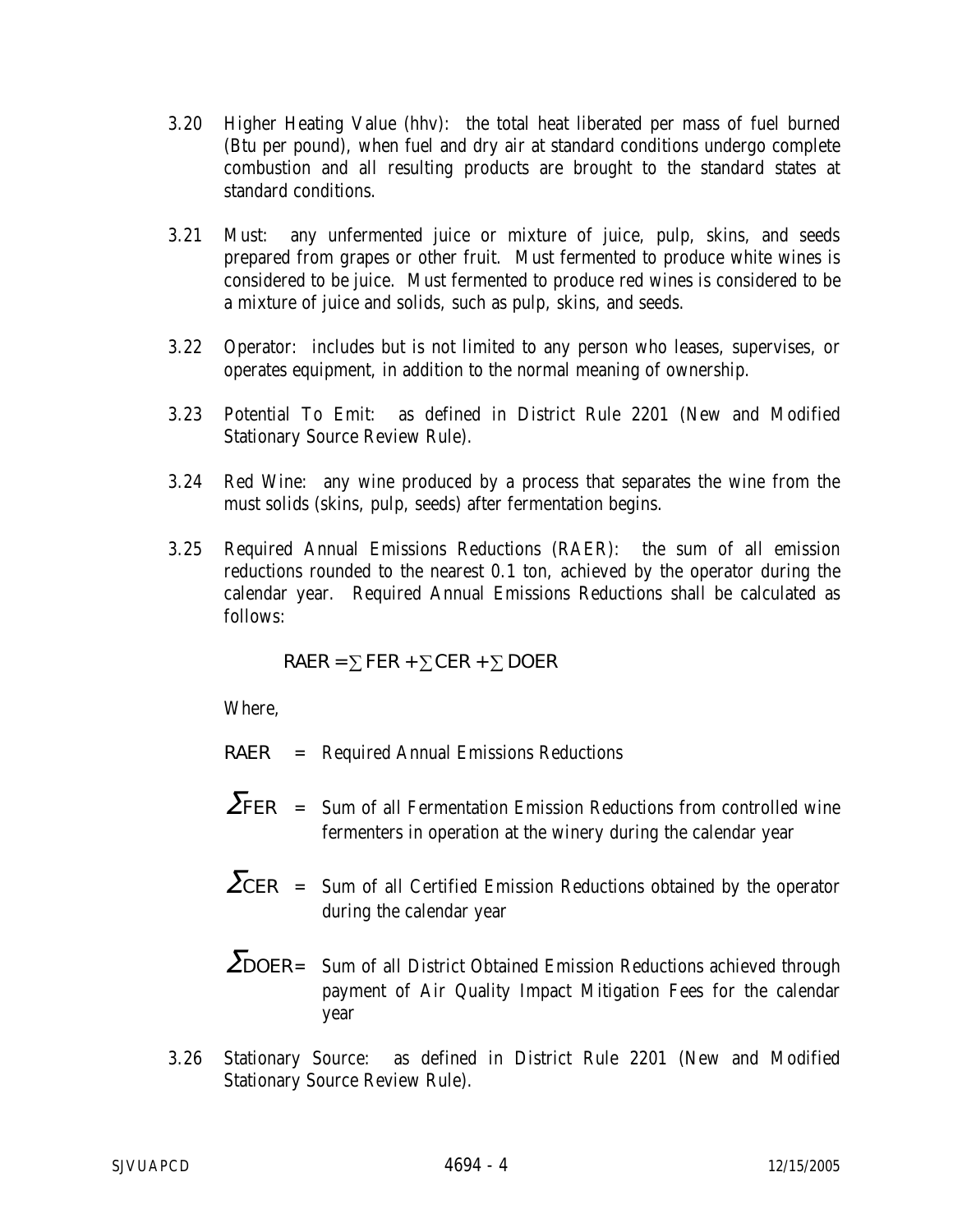- 3.27 Storage Tank: any container having an internal volume greater than 250 gallons, used to hold wine.
- 3.28 Surplus: emission reductions which have not been relied upon or required by any local, state, or federal permit, rule, regulation, law, ordinance, or approved air quality plan.
- 3.29 Tank: any vessel, with a volume greater than 250 gallons, used as a fermenter or as a storage tank.
- 3.30 Time Of Use: the date on which an emission reduction is received by the District in a winery's Three-year Compliance Plan pursuant to Section 6.1, or Annual Compliance Demonstration pursuant to Section 6.3.
- 3.31 Uncontrolled Fermentation Emissions (UFE): the VOC emissions that occur in a calendar year from the fermentation of must before emission mitigation or use of an emissions control system. Uncontrolled Fermentation Emissions shall be calculated as follows:

$$
UFE = \frac{(Qred \text{ gal/yr} \times 6.2 \text{ lb}) + (Qwhite \text{ gal/yr} \times 2.5 \text{ lb})}{1,000 \text{ gal}} \times \frac{1 \text{ ton}}{2,000 \text{ lb}}
$$

- *UFE* = Uncontrolled Fermentation Emissions
- *Qred* = Total gallons of must fermented to produce red wine during the calendar year
- *Qwhite* = Total gallons of must fermented to produce white wine during the calendar year
- 3.32 US EPA: the United States Environmental Protection Agency.
- 3.33 Volatile Organic Compound (VOC): as defined in Rule 1020 (Definitions).
- 3.34 White Wine: any wine produced by a process that separates the juice from the must solids (skins, pulp, seeds) before fermentation begins.
- 3.35 Wine: the liquid product obtained from fermented must.
- 3.36 Winery: a facility used to produce and/or store wine.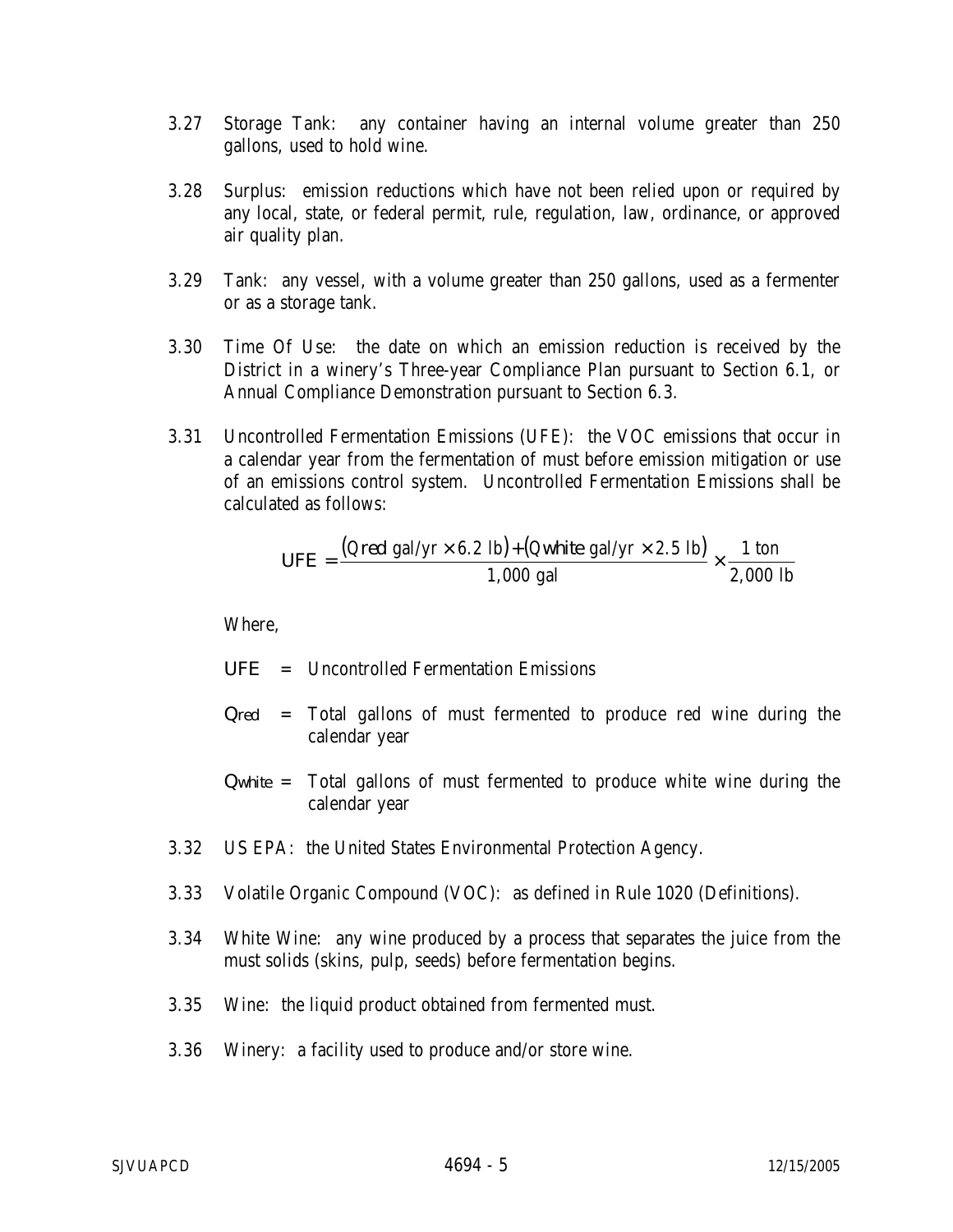- 3.37 Winery Premises: a property that is contiguous to or adjacent to the winery, and that is under the ownership and control of the winery operator.
- 4.0 Exemptions
	- 4.1 Except for recordkeeping requirements specified in Section 6.4.4, this rule shall not apply to any winery which has a BFE of less than 10 tons per year, or is limited by a District permit condition to a Potential To Emit of less than 10 tons VOC emissions from fermentation.
	- 4.2 Section 5.2 shall not apply to storage tanks constructed primarily of concrete or wood.

### 5.0 Requirements

5.1 Fermentation Tanks

Operators of any winery shall achieve Required Annual Emissions Reductions (RAER) equal to at least 35% of the winery's Baseline Fermentation Emissions (BFE).

5.2 Storage Tanks

Operators of any wine storage tank having an internal volume equal to or greater than 5,000 gallons shall comply with all of the following requirements when storing wine:

- 5.2.1 The tank shall be equipped and operated with a pressure-vacuum relief valve meeting all of the following requirements:
	- 5.2.1.1 The pressure-vacuum relief valve shall operate within 10% of the maximum allowable working pressure of the tank,
	- 5.2.1.2 The pressure-vacuum relief valve shall operate in accordance with the manufacturer's instructions, and
	- 5.2.1.3 The pressure-vacuum relief valve shall be permanently labeled with the operating pressure settings.
	- 5.2.1.4 The pressure-vacuum relief valve and storage tank shall remain in a gas-tight condition except when the operating pressure of the tank exceeds the valve set pressure. A gastight condition shall be determined by measuring the gas leak in accordance with the procedures in EPA Method 21.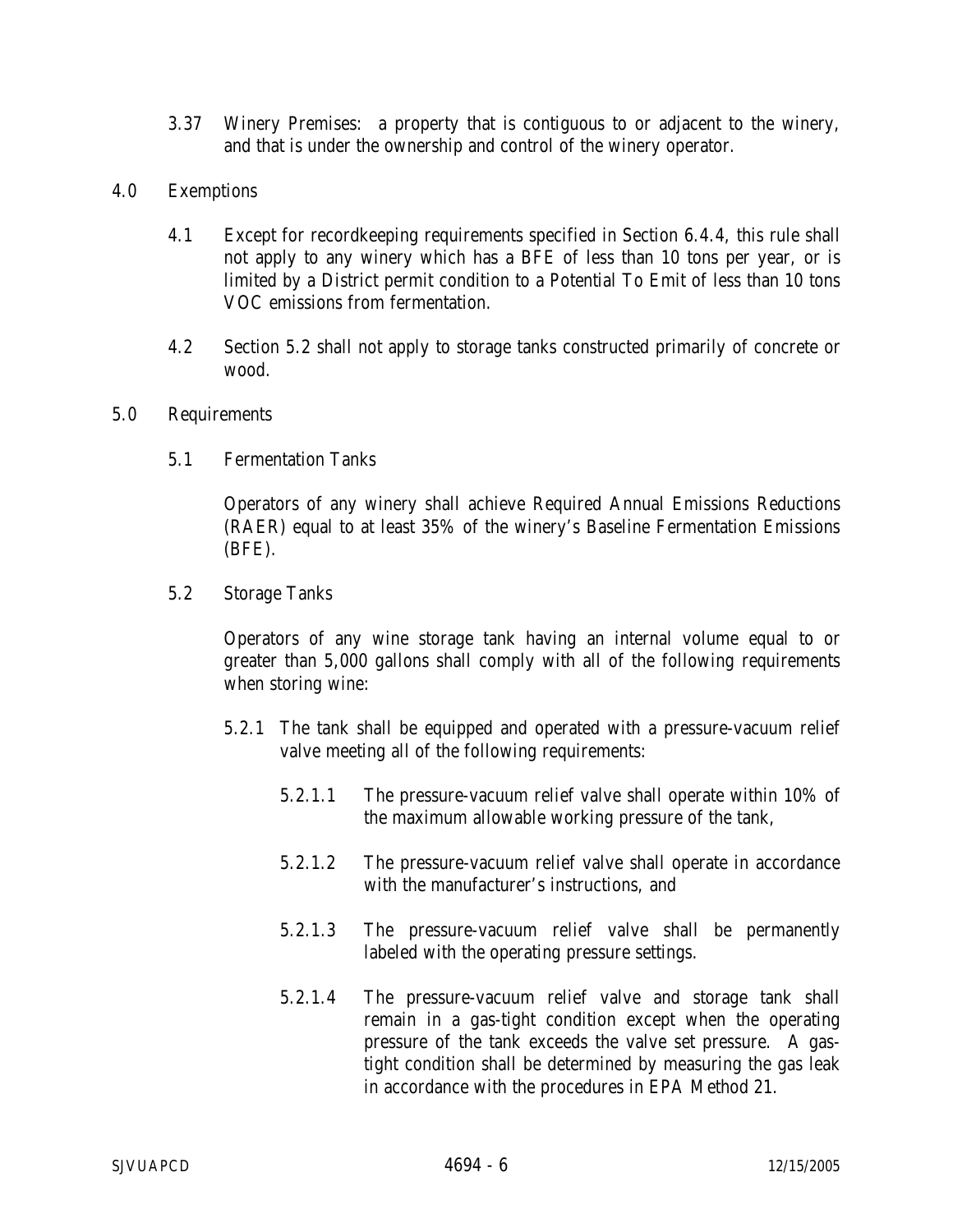- 5.2.2 The temperature of the stored wine shall be maintained at or below  $75^{\circ}$ Fahrenheit.
	- 5.2.2.1 Temperature of the stored wine shall be determined and recorded at least once per week.
	- 5.2.2.2 For each batch of wine, operators shall achieve the storage temperature of 75°F or less within 60 days after completing fermentation.

#### 6.0 Administrative Requirements

6.1 Three-year Compliance Plan

By no later than December 1, 2006, and every three years thereafter, each winery operator subject to the requirements of Section 5.1 shall submit to the District, a Three-Year Compliance Plan that demonstrates compliance with the applicable requirements of this rule for each year of the applicable compliance period. The Three-year Compliance Plan shall include the following information:

- 6.1.1 Name and address of the winery.
- 6.1.2 Name, title, and contact information for the operator and the operator's signature certifying the accuracy of all information presented in the Three-Year Compliance Plan.
- 6.1.3 Calculation of the BFE, and the volumes of red wine and white wine fermented at the winery for each year of the Baseline Period. For the Three-Year Compliance Plan due December 1, 2006, the Baseline Period shall be the years 2003, 2004, and 2005.
- 6.1.4 Calculation of the RAER to be achieved for each year covered by the Three-year Compliance Plan. For the Three-Year Compliance Plan due pursuant to section 6.1, the compliance period shall be for the three-year period following the Plan submittal due date.
- 6.1.5 Demonstration of how the operator will achieve the RAER necessary to satisfy Section 5.1, using any combination of the following compliance options:
	- 6.1.5.1 Fermentation Emission Reduction (FER): Reductions of VOC emissions from wine fermentation. For each FER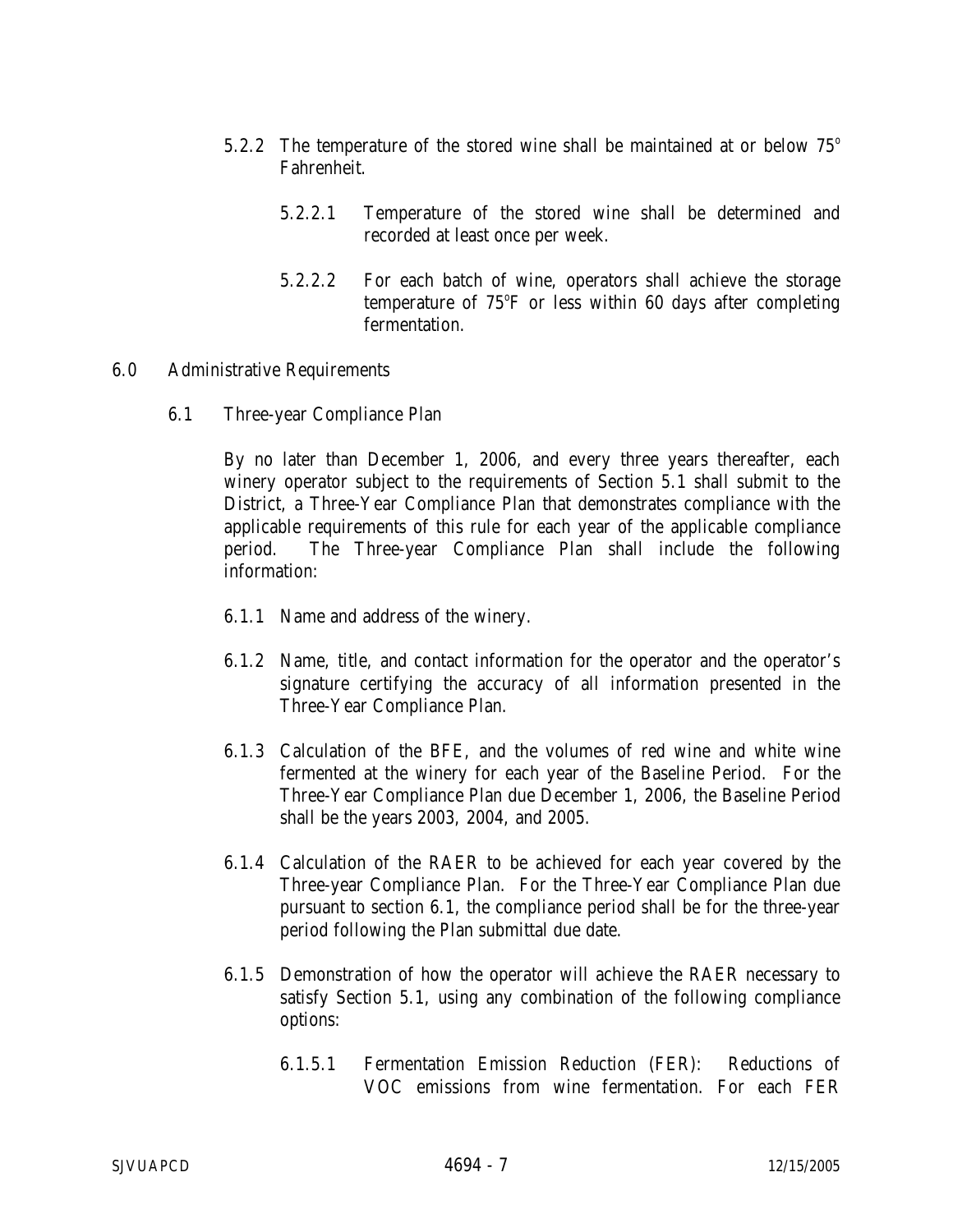source the Three-Year Compliance Plan shall include the following information:

6.1.5.1.1 Calculation of FER for each controlled fermentation tank, identified by a Permit To Operate number. FER shall be calculated for the annual throughput of each controlled fermenter using the following:

$$
FER = \frac{(Q \times EF)}{1,000 \text{ gal}} \times \frac{1 \text{ ton}}{2,000 \text{ lb}} \times CCCE
$$

- *FER* = Fermentation Emission Reduction
- *Q* = Volume of must, in gallons, fermented into red wine or white wine in the controlled tank
- *EF* = Emissions Factor for the type of wine being fermented in the controlled tank. EF equals 6.2 lb for red wine, and 2.5 lb for white wine
- *CCCE* = Combined Capture and Control Efficiency of the VOC emissions control system
- 6.1.5.1.2 Reductions in annual emissions from wine fermentation resulting from changes in production volumes shall not be considered FER or result in CER.
- 6.1.5.2 Certified Emission Reductions (CER): Reductions in surplus emissions from mobile, area, or stationary sources.
	- 6.1.5.2.1 CER shall have an emissions reduction duration equal to the approved life of the emission reduction activity, provided that the CER is continuously committed to the District within any operator's Three-year Compliance Plan and the CER is achieved consistent with the plan.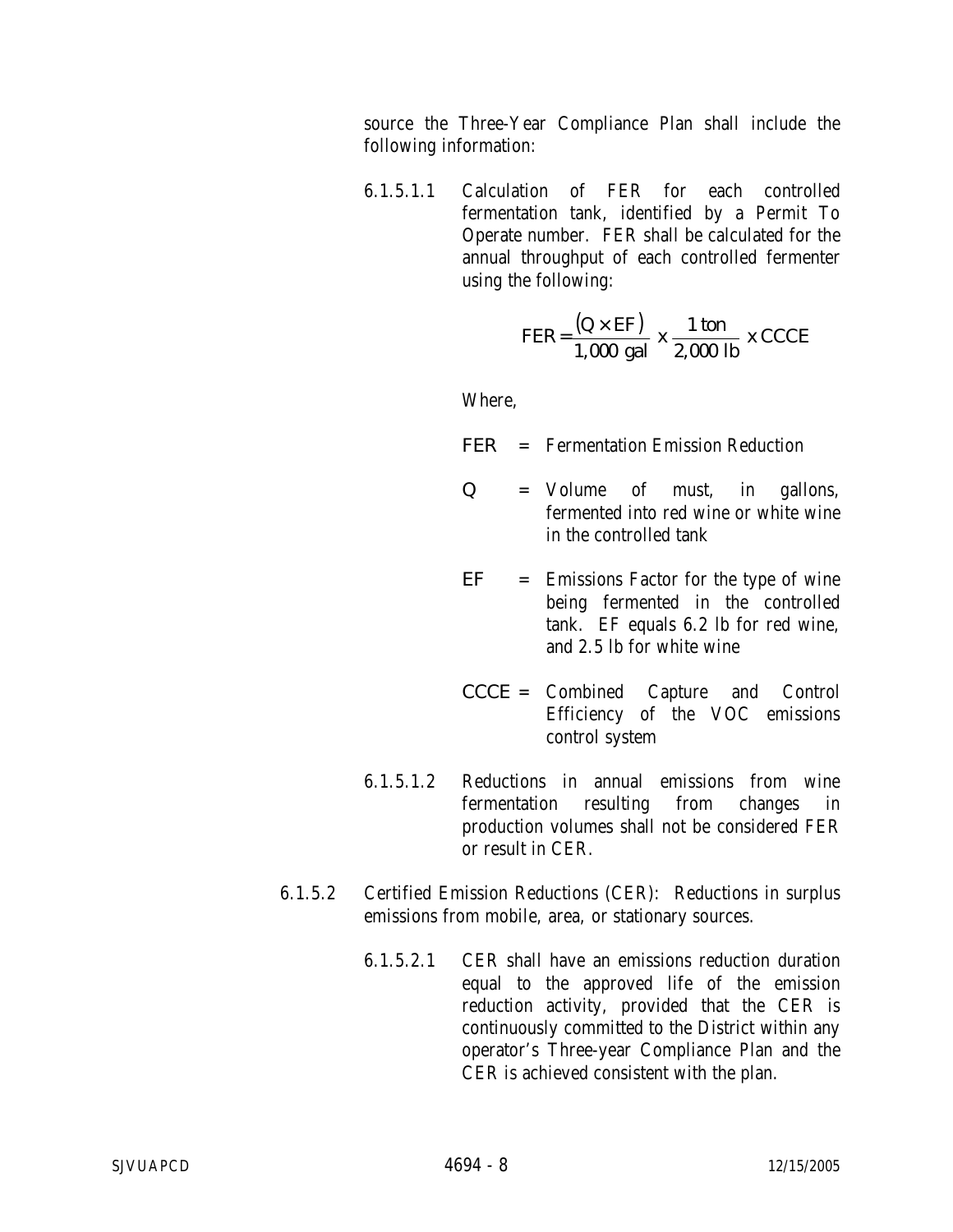- 6.1.5.2.2 An emission reduction activity that loses CER status, for any reason, may be resubmitted to the District for re-approval. The emission reduction will be evaluated at the time of use, without consideration of previous CER status.
- 6.1.5.2.3 For each CER source the Three-Year Compliance Plan shall include the following information:
	- 6.1.5.2.3.1 Details of the CER to be controlled, including: starting date and duration of the CER; emissions reductions to be achieved per unit of activity; technical information demonstrating that the emissions reduction meets the definition of CER; and a plan for monitoring all emissions reductions.
	- 6.1.5.2.3.2 The Permit To Operate number for permitted sources of CER. The CER shall be made enforceable as one or more permit conditions that establish the emission unit's daily emissions limitation.
	- 6.1.5.2.3.3 A legally binding contract for nonpermitted sources of CER. This rule is part of the San Joaquin Valley portion of the California State Implementation Plan. Each contract entered into pursuant to this rule shall be federally enforceable under Section 304 of the Federal Clean Air Act, 42 U.S.C. 7604. The CER shall be made enforceable by a legally binding contract between the operator of the winery, the operator of the emissions source, and the District. All contracts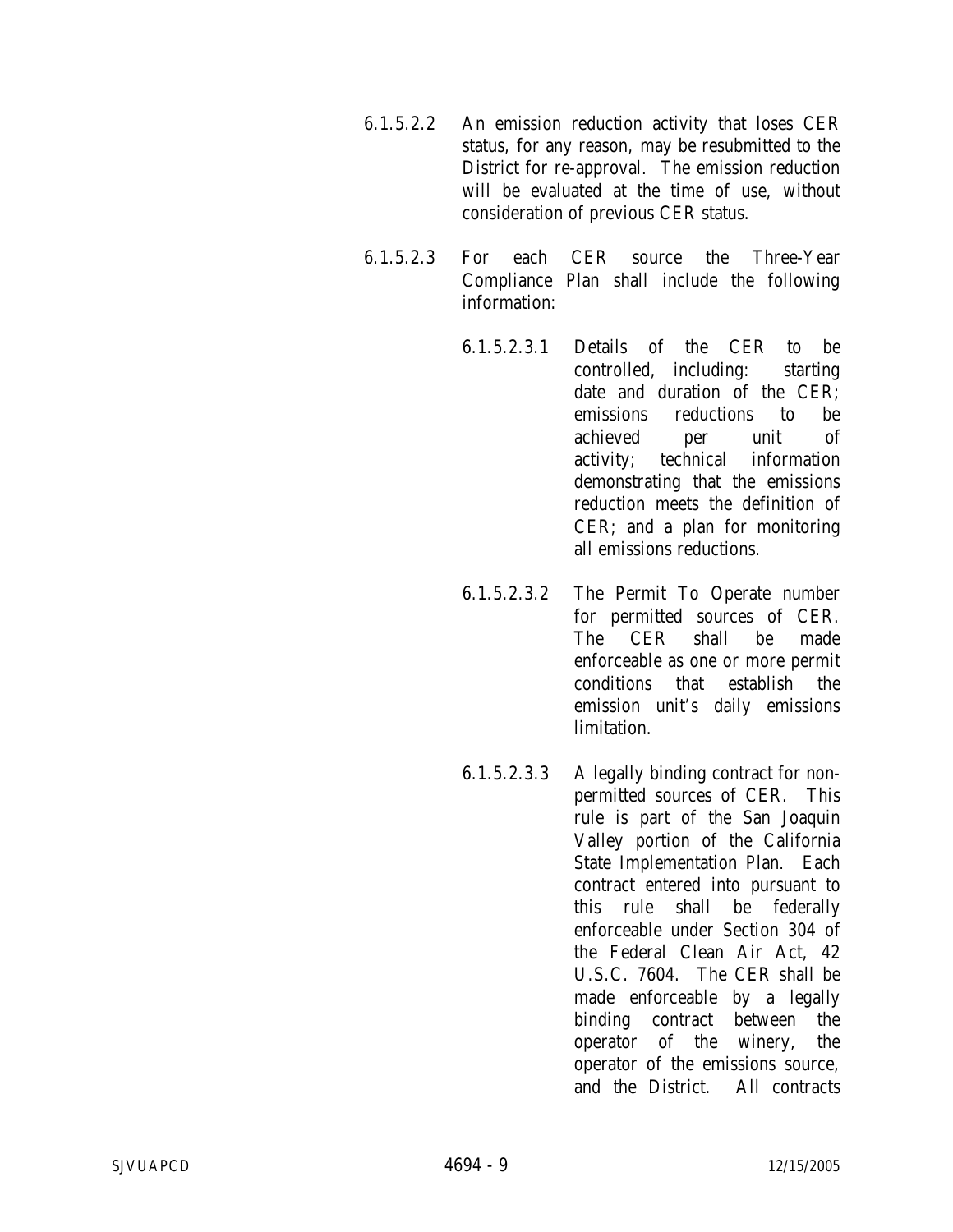executed to comply with the provisions of this rule shall contain adequate monitoring, recordkeeping, and reporting requirements to demonstrate that the required emissions reduction and the applicable performance standards are achieved during the Emission Reduction Duration.

- 6.1.5.2.3.4 If the emission source operates exclusively on the Winery Premises during the compliance period, the CER shall be offset at a ratio of 1.0 ton CER per 1.0 ton of fermentation VOC emissions.
- 6.1.5.2.3.5 If the emission source is not operated exclusively on the Winery Premises during the compliance period, the CER shall be offset at a ratio of 1.2 ton CER per 1.0 ton of fermentation VOC emissions.
- 6.1.5.3 District Obtained Emissions Reductions (DOER) obtained by payments to the District Air Quality Impact Mitigation Fund (AQIMF) for a Three-Year Compliance Plan shall include the following information:
	- 6.1.5.3.1 The amount of requested DOER. DOER shall be calculated as follows:

$$
DOER = RAER - \sum CER - \sum FER
$$

- *DOER* = The amount of District Obtained Emission Reductions.
- *RAER* = 35% of the operator's Baseline Fermentation Emissions.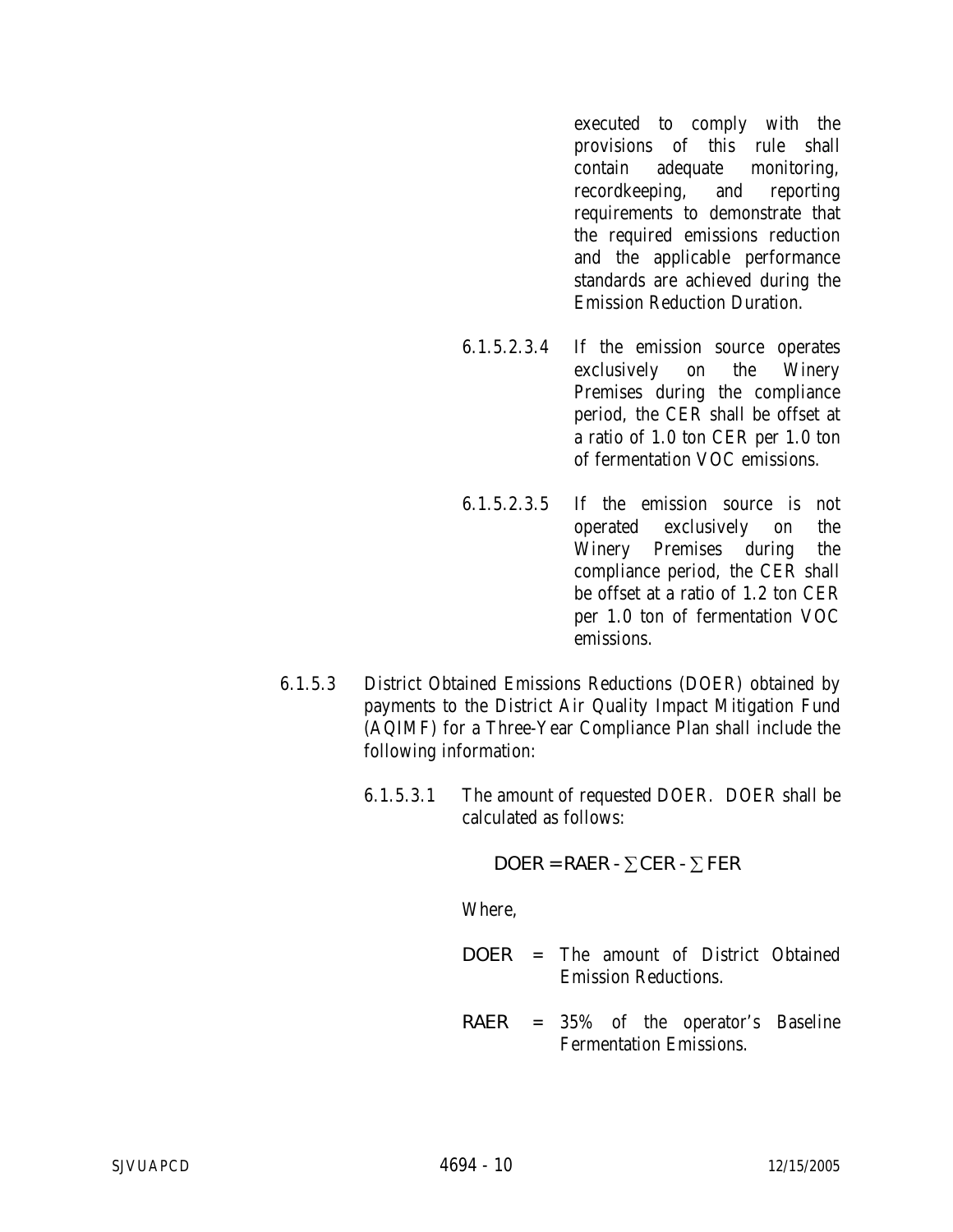- *ΣCER* = Sum of all CER to be obtained by the operator.
- *ΣFER* = Sum of all FER to be achieved by the operator.
- 6.1.5.3.2 The payment amount for DOER shall be an amount sufficient to cover the District's costs of obtaining emission reductions having an Emission Reduction Duration (ERD) of three years in aggregate, plus an administrative fee.
- 6.1.5.3.3 Payment shall calculated as follows:

*AQIMF* = *DOER x FR x AF*

- *AQIMF* = Air Quality Impact Mitigation Fund payment.
- *DOER* = District Obtained Emissions Reductions.
- *FR* = Fund Rate. As of January 1, 2006, the Fund Rate is established at \$11,778 per ton.
- *AF* = District's administrative fee. As of January 1, 2006, the administrated fee is established at 1.04.
- 6.1.5.3.4 Beginning January 1, 2007, the Fund Rate and the administrative fee shall be established by the APCO in accordance with Section 6.5.
- 6.1.5.3.5 Payment of DOER and administrative fees shall be made to the District no later than March 1, of the first year in the applicable compliance period. For the Three-Year Compliance Plan due December 1, 2006, the payment of DOER and administrative fees shall be made no later than March 1, 2007.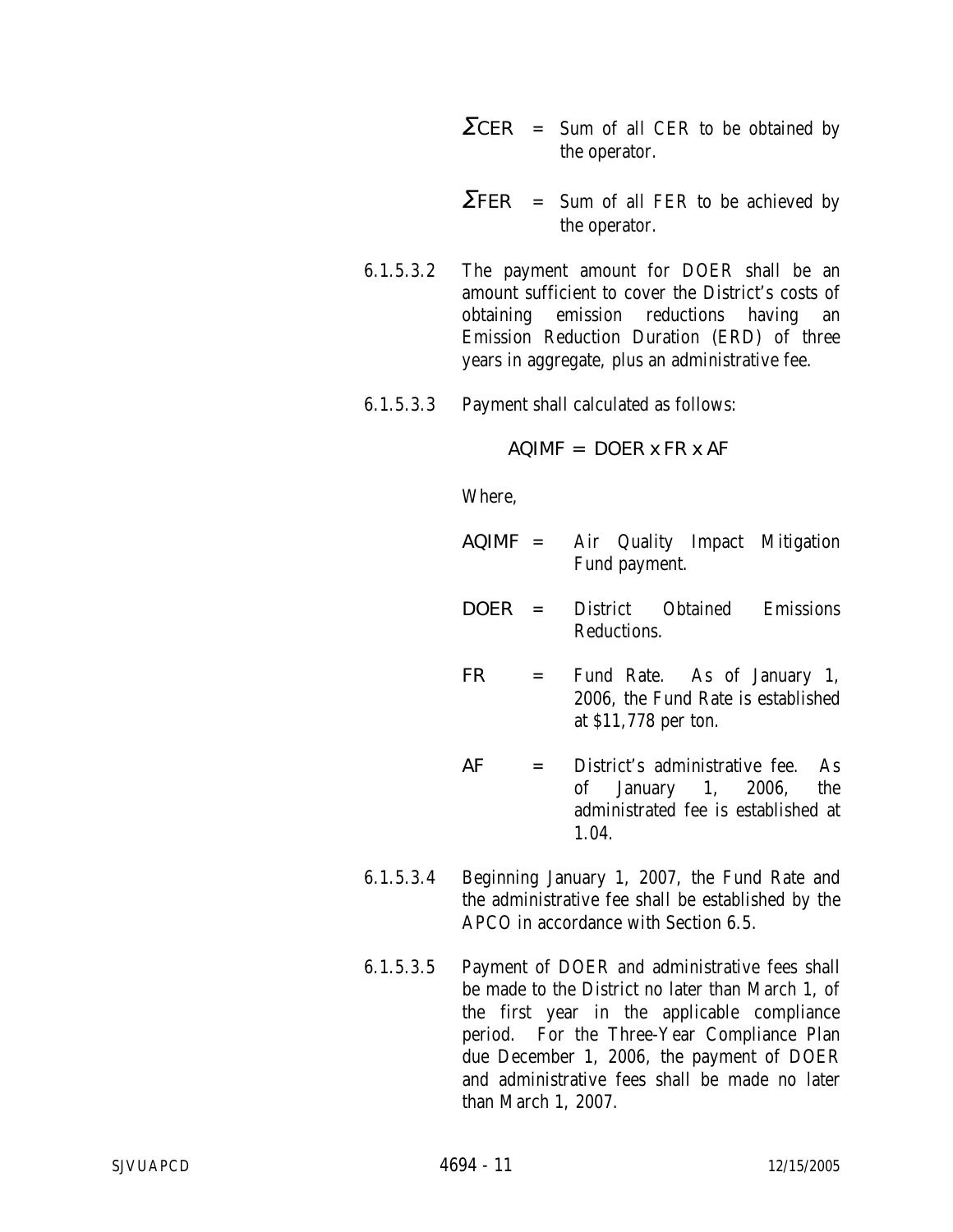- 6.1.6 Emission reductions achieved in excess to RAER may not be banked or credited for use to satisfy RAER requirements in any year other than the year of their generation.
- 6.1.7 New Source Review Emission Reduction Credits are not eligible for use to satisfy RAER requirements.
- 6.1.8 For fermentation tanks subject to emission controls from New Source Review requirements, the maximum allowable FER shall be the lesser of either the actual emission reduction generated by the NSR review control, or 35% of the uncontrolled emissions.
- 6.2 Three-Year Compliance Plan Verification

By no later than July 1, 2007, and every three years thereafter, winery operators shall submit to the District a Three-Year Compliance Plan Verification that demonstrates that the Three-Year Compliance Plan elements are in effect. The Compliance Plan Verification shall include the following information:

- 6.2.1 Name and address of the winery.
- 6.2.2 Name, title, and contact information for the operator, and the operator's signature certifying the accuracy of all submitted information.
- 6.2.3 Certification that the required control equipment to generate FER are installed and operating consistent with their Permit To Operate conditions.
- 6.2.4 Certification stating that the required emissions reduction commitments to generate CER have been implemented.
- 6.2.5 Certification that AQIMF payments to obtain DOER have been made.
- 6.3 Annual Compliance Plan Demonstration

By no later than February 1, 2008, and every year thereafter, each winery operator shall submit to the District an Annual Compliance Plan Demonstration that shows compliance with the applicable requirements of this rule. The Compliance Plan Demonstration shall include the following information:

6.3.1 Name and address of the winery.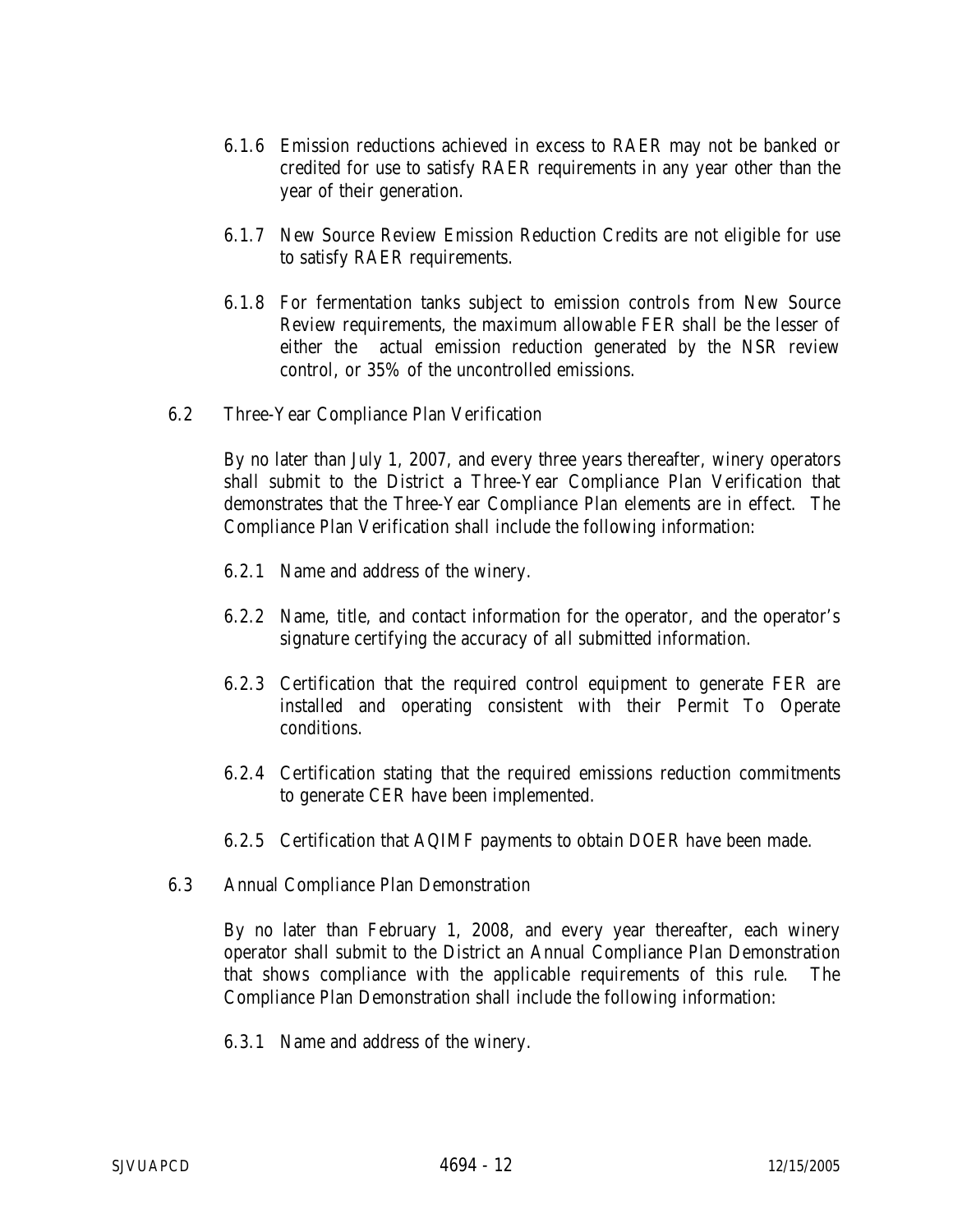- 6.3.2 Name, title, and contact information for the operator, and the operator's signature certifying the accuracy of all information presented in the Three-Year Compliance Plan.
- 6.3.3 Calculation of the Uncontrolled Fermentation Emissions (UFE) for the prior calendar year.
- 6.3.4 Certification that all CER commitments were met and calculations of the resulting emission reductions.
- 6.3.5 Certification that all FER controls were installed and operated, and calculations of the resulting emission reductions.
- 6.3.6 If the UFE is less than or equal to the BFE, the operator shall demonstrate that the RAER is greater than or equal to 35% of the BFE indicated in the Three-Year Compliance Plan, for the year covered by the demonstration.
- 6.3.7 If the UFE is greater than the BFE, the operator shall demonstrate that the RAER is greater than or equal to 35% of the UFE for the year covered by the demonstration. If the RAER are less than 35% of the UFE the operator shall identify how they will obtain additional RAER sufficient to satisfy this section.
	- 6.3.7.1 Additional RAER may be obtained from any source of FER, CER or DOER.
	- 6.3.7.2 All additional RAER shall be obtained by April 1 of the year of the Annual Compliance Demonstration.
- 6.4 Monitoring and Recordkeeping

Commencing January 1, 2007, the following records shall be maintained, retained on-site for a minimum of five years, and made available to the APCO upon request:

- 6.4.1 For each fermentation batch, operators shall record the following information by Permit To Operate number and by wine type, stated as either red wine or white wine:
	- 6.4.1.1 Total gallons of must fermented,
	- 6.4.1.2 Uncontrolled Fermentation Emissions, and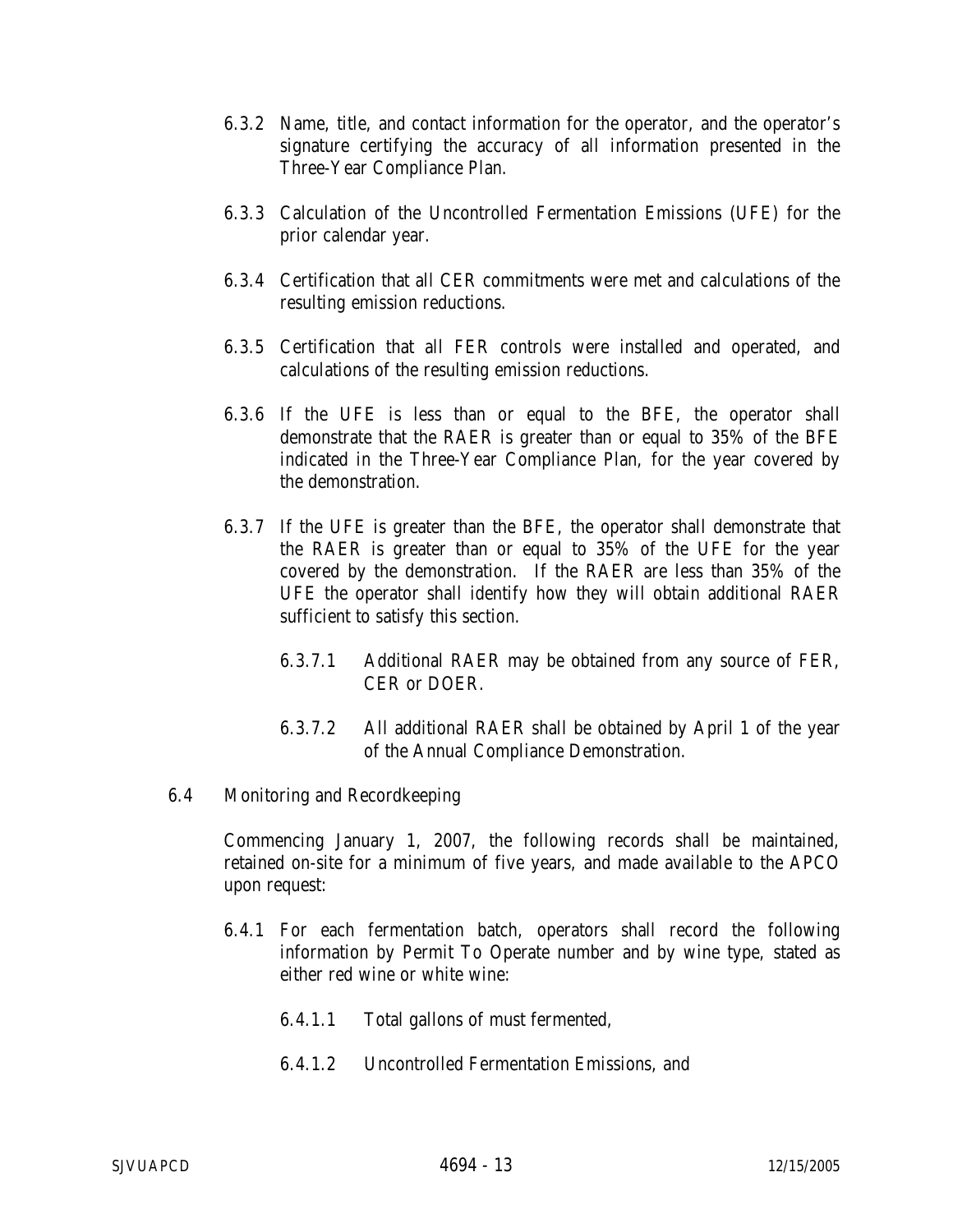- 6.4.1.3 Fermentation Emission Reductions.
- 6.4.2 For each storage tank, operators shall record the following information on a weekly basis:
	- 6.4.2.1 Total gallons of wine contained in the tank, and
	- 6.4.2.2 Maximum temperature of the stored wine.
- 6.4.3 Operators using CER to mitigate fermentation emissions shall perform all monitoring and recordkeeping, as established in their approved Three-Year Compliance Plan, and shall maintain all records necessary to demonstrate compliance.
- 6.4.4 Operators claiming exemption pursuant to Section 4.0 shall maintain annual records of the total gallons of red wine and the total gallons of white wine fermented at the winery, and total gallons of wine in storage tanks. Records submitted to the United States Department of Treasury - Alcohol and Tobacco Tax and Trade Bureau for the purpose of tax determination shall be adequate, provided the operator indicates the volumes of red and white wines fermented.
- 6.5 Air Quality Impact Mitigation Fund Fees Review

The District shall review the AQIMF and administrative fees on an annual basis to determine their appropriateness and to establish fee levels that are not less than the District's cost to obtain emission reductions and administer the program. The APCO may adjust the cost of reductions according to the following process:

- 6.5.1 An analysis shall be performed that details:
	- 6.5.1.1 The cost effectiveness of projects funded to date;
	- 6.5.1.2 The rule effectiveness of achieving the required emission reductions to date; and
	- 6.5.1.3 The availability of off-site emission reduction projects.
- 6.5.2 The APCO shall provide a draft revised cost effectiveness based on the analysis.
- 6.5.3 The process shall included at least one public workshop.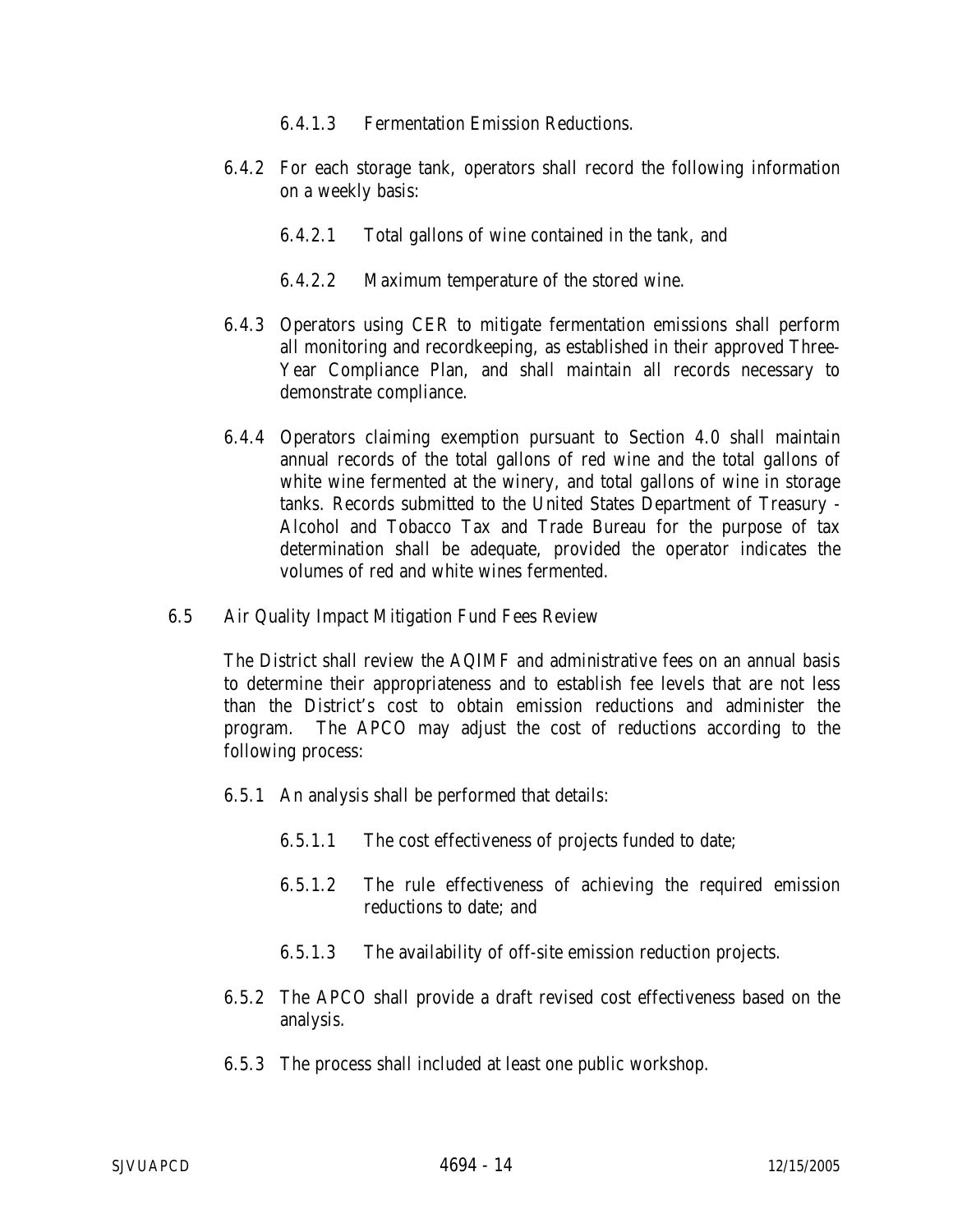- 6.6 Test Methods
	- 6.6.1 Operators of an emission unit identified in a District prohibitory rule shall comply with the test methods specified in the applicable District prohibitory rule.
	- 6.6.2 Operators of an emission unit not identified in a District prohibitory rule shall use the following test methods to quantify emission reductions. Alternative test methods may be used provided they are approved by the APCO, ARB, and US EPA.
		- 6.6.2.1 VOC Control
			- 6.6.2.1.1 The control efficiency of any VOC destruction device, measured and calculated as carbon, shall be determined by US EPA Method 25, except when the outlet concentration must be below 50 ppm in order to meet the standard, in which case US EPA Method 25a may be used.
			- 6.6.2.1.2 US EPA Method 18 may be used in lieu of US EPA Method 25 or US EPA Method 25A provided the identity and approximate concentrations of the analytes/compounds in the sample gas stream are known before analysis with the gas chromatograph and the gas chromatograph is calibrated for each of the known analytes/compounds to ensure that the VOC concentrations are neither under- or overreported.
		- 6.6.2.2 NOx Control
			- 6.6.2.2.1 Fuel hhv shall be certified by a third party fuel supplier or determined by:
				- 6.6.2.2.1.1 ASTM D 240-87 or D 2382-88 for liquid hydrocarbon fuels;
				- 6.6.2.2.1.2 ASTM D 1826-88 or D 1945-81 in conjunction with ASTM D 3588-89 for gaseous fuels.
		- 6.6.2.3 Oxides of nitrogen (ppmv) US EPA Method 7E, or ARB Method 100.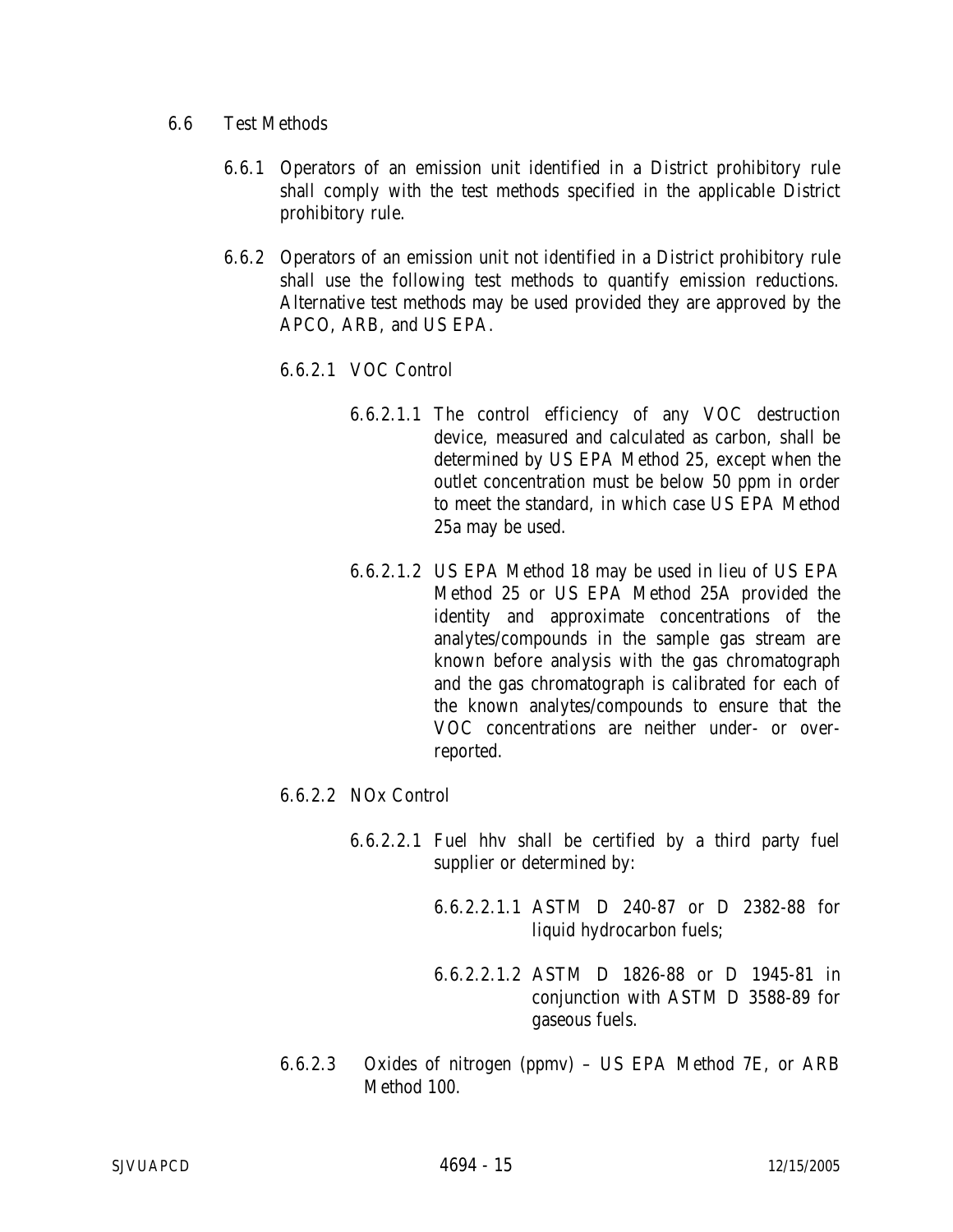- 6.6.2.4 Carbon monoxide (ppmv) US EPA Method 10, or ARB Method 100.
- 6.6.2.5 Stack gas oxygen US EPA Method 3 or 3A, or ARB Method 100.
- 6.6.2.6 NOx Emission Rate (Heat Input Basis) US EPA Method 19.
- 6.6.2.7 Stack gas velocities US EPA Method 2.
- 6.6.2.8 Stack gas moisture content US EPA Method 4.
- 6.7 Compliance Testing

Operators of an emission unit identified in a District prohibitory rule shall comply with the compliance test methods specified in the applicable District prohibitory rule. Operators of an emission unit not identified in a District prohibitory rule shall comply with compliance test requirements approved by the APCO, ARB, and US EPA.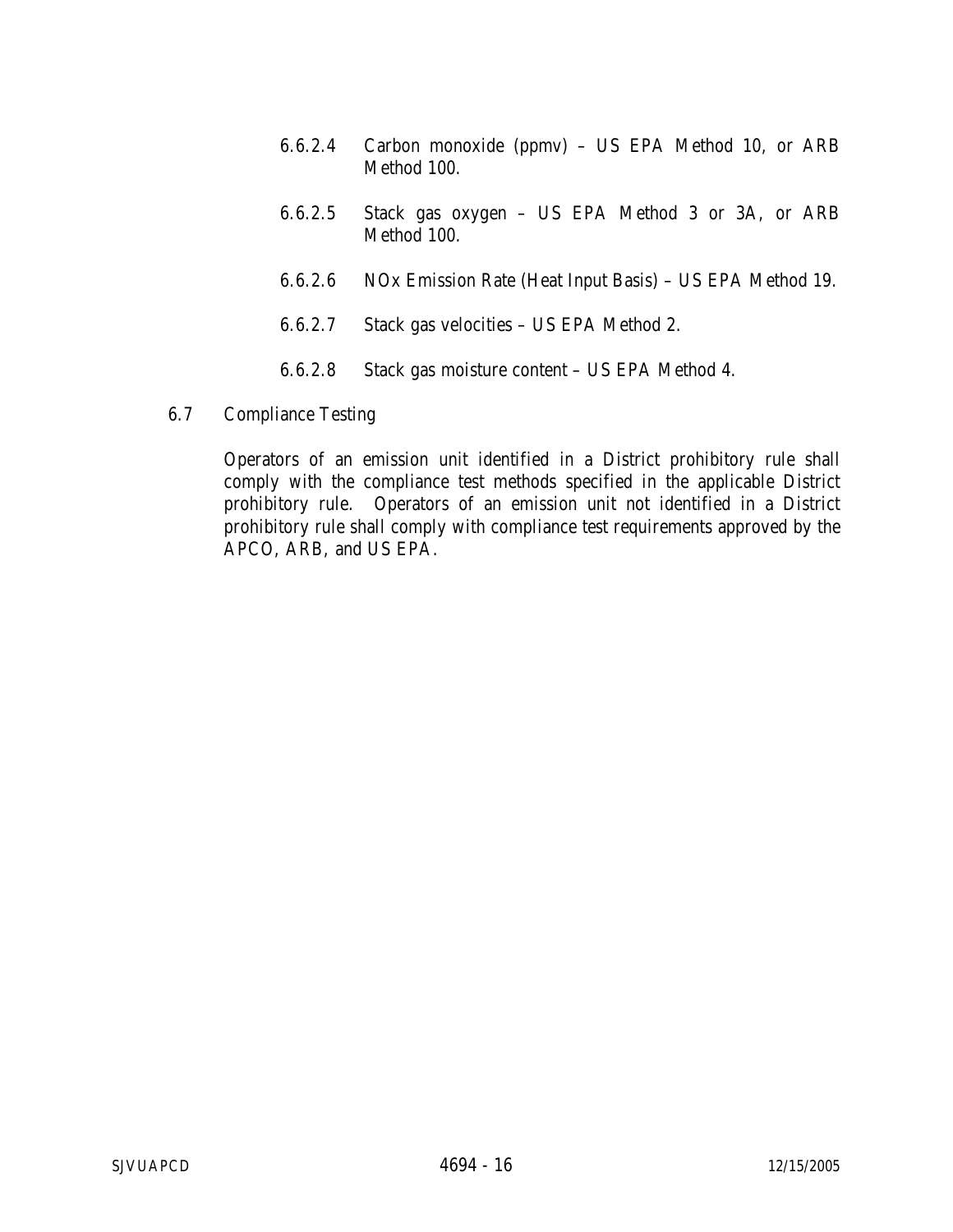# 7.0 Compliance Schedule

Operators shall comply with the applicable requirements of this rule by the dates indicated in Table 1 Rule Compliance Schedule.

| <b>Initial Compliance</b><br><b>Date</b> | <b>Subsequent</b><br><b>Compliance Dates</b> | <b>Requirement</b>                                                                                               | <b>Reference</b>            |
|------------------------------------------|----------------------------------------------|------------------------------------------------------------------------------------------------------------------|-----------------------------|
| December 1, 2006                         | Every three years                            | <b>Submit Three-year</b><br><b>Compliance Plan to</b><br><b>District</b>                                         | Section 6.1                 |
| <b>January 1, 2007</b>                   | Continuously, as<br>appropriate              | Commencing<br>monitoring and<br>recordkeeping                                                                    | Section 6.4                 |
| March 1, 2007                            | Every three years                            | Submit AQIMF &<br><b>Administrative fees</b><br>for DOER pursuant to<br>the Three-Year<br><b>Compliance Plan</b> | <b>Section</b><br>6.1.5.3.4 |
| July 1, 2007                             | Every three years                            | <b>Submit Three-year</b><br><b>Compliance Plan</b><br>Verification                                               | Section 6.2                 |
| March 1, 2008                            | Annually                                     | Submit Annual<br><b>Compliance Plan</b><br>Demonstration                                                         | Section 6.3                 |
| May 1, 2008                              | Annually, as<br>appropriate                  | Provide additional<br>RAER, as required                                                                          | Section 6.3.5.2             |

# Table1 Rule Compliance Schedule